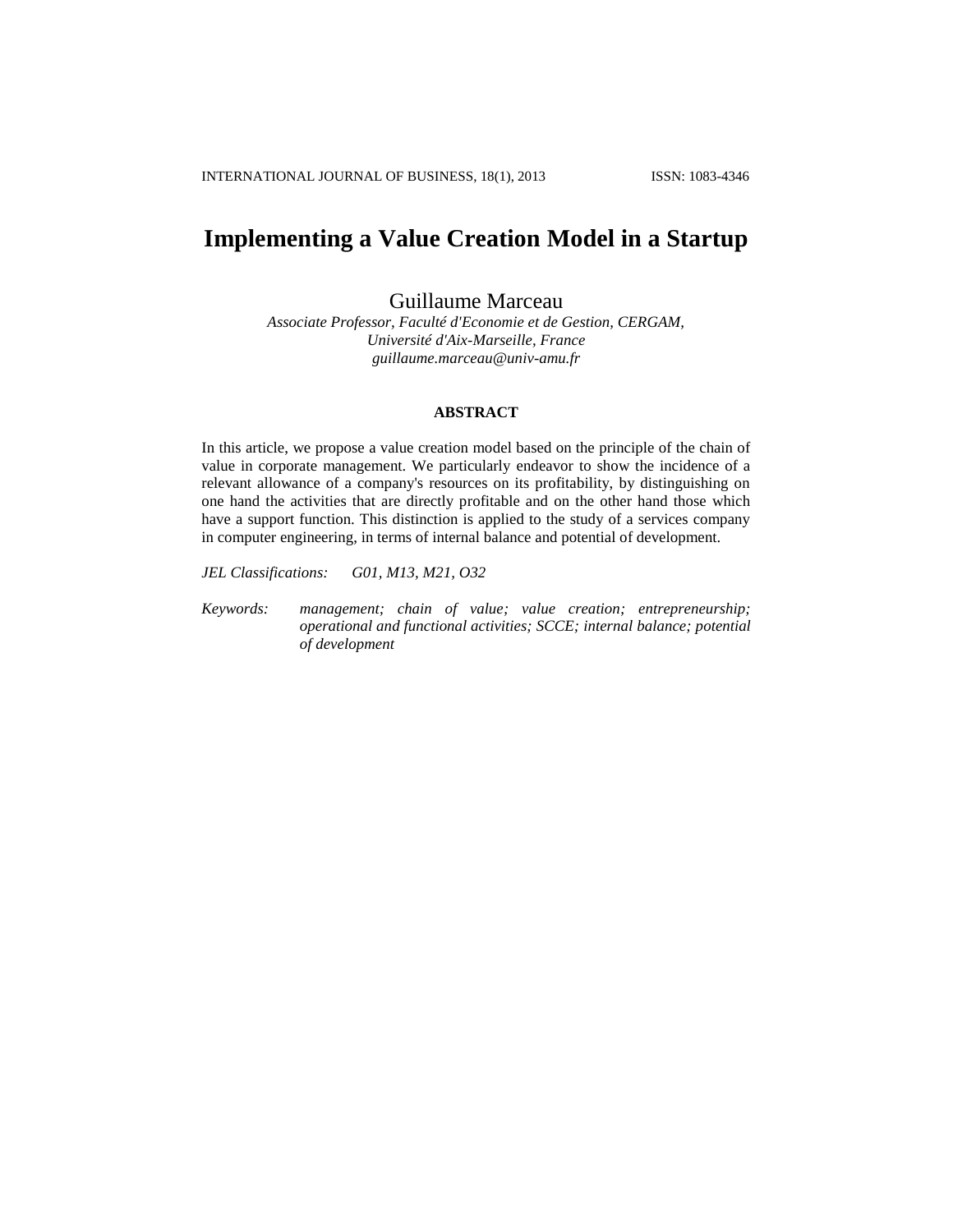## **I. INTRODUCTION: CREATION OF ECONOMIC VALUE**

The financial crisis that burst in 2008 is often said to be the cause of numerous flaws in today's economy. However, we can wonder whether this causal relationship between finance and real-world economics really explains the current situation or whether other links exist between finance, production and consumption.

Actually, the financial bubbles, the sub-prime crisis, and also the bankruptcies such as Lehman Brothers, impacted most of the economic sectors (Sieczka et al., 2010). But when going into the analysis in greater depth, it appears that the main mistake, made by many investors and financial organizations, concerns the link between the face value of securities and the represented economic value.

We can therefore consider that, in this case, there was a lack of value created as much as an excess of financial products generated and used (Marceau, 2009). Indeed the purpose of financial markets is not only to provide capital to companies that need to develop in the future, but also to represent daily economic value that is actually available (Marceau and Tremolieres, 2003).

In order to prevent this lack in economic value, we must define its nature and the mechanisms of its creation. Our analysis is set in this perspective. We propose a management model for the development of companies, for their production and their profitability. This global model is used in the following article in order to explain the evolution of a start-up created in the mid 2000's, specializing in software edition and computer services for professionals. The development perspectives of the company are analyzed according to this model.

Similarly to the "chain of value" proposed by Michael Porter in 1980, this model shows the position of each activity within a company; it also permits to track out these activities and to evaluate how each one contributes to the company's profitability. As a global model, it was not specifically designed for small structures or for recently created companies, but it is suitable to study them. The specificity of the version presented here is that it distinctly presents the core business of the company, which largely stands out when the company starts up.

The pattern for value creation and for companies creation we present here aims particularly to determine the conditions of a literally "sustainable economic development", that is to say a context in which human activity is systematically encouraged and can generate an economic value, which sum is growing steadily.

The elaboration of such a context, on whatever scale, includes (1) an accurate definition of the economic value, (2) a description of the mechanism of this value creation, and (3) the application of this mechanism to the companies of the economic system studied, or even to the economic system itself.

### **II. FROM ECONOMIC ACTIVITY TO VALUE CREATION**

A consumer estimates the value of a good from its use rather than from its cost of production, which is generally ignored. Even if the producer obviously makes a very large margin, the consumer doesn't feel cheated when he buys it, as he is more interested in the use of the good than in possessing the sum that corresponds to its price. From a dynamic point of view, we can observe adjustments before and after the transaction, according to the amount of supply and demand (Walras, 1874).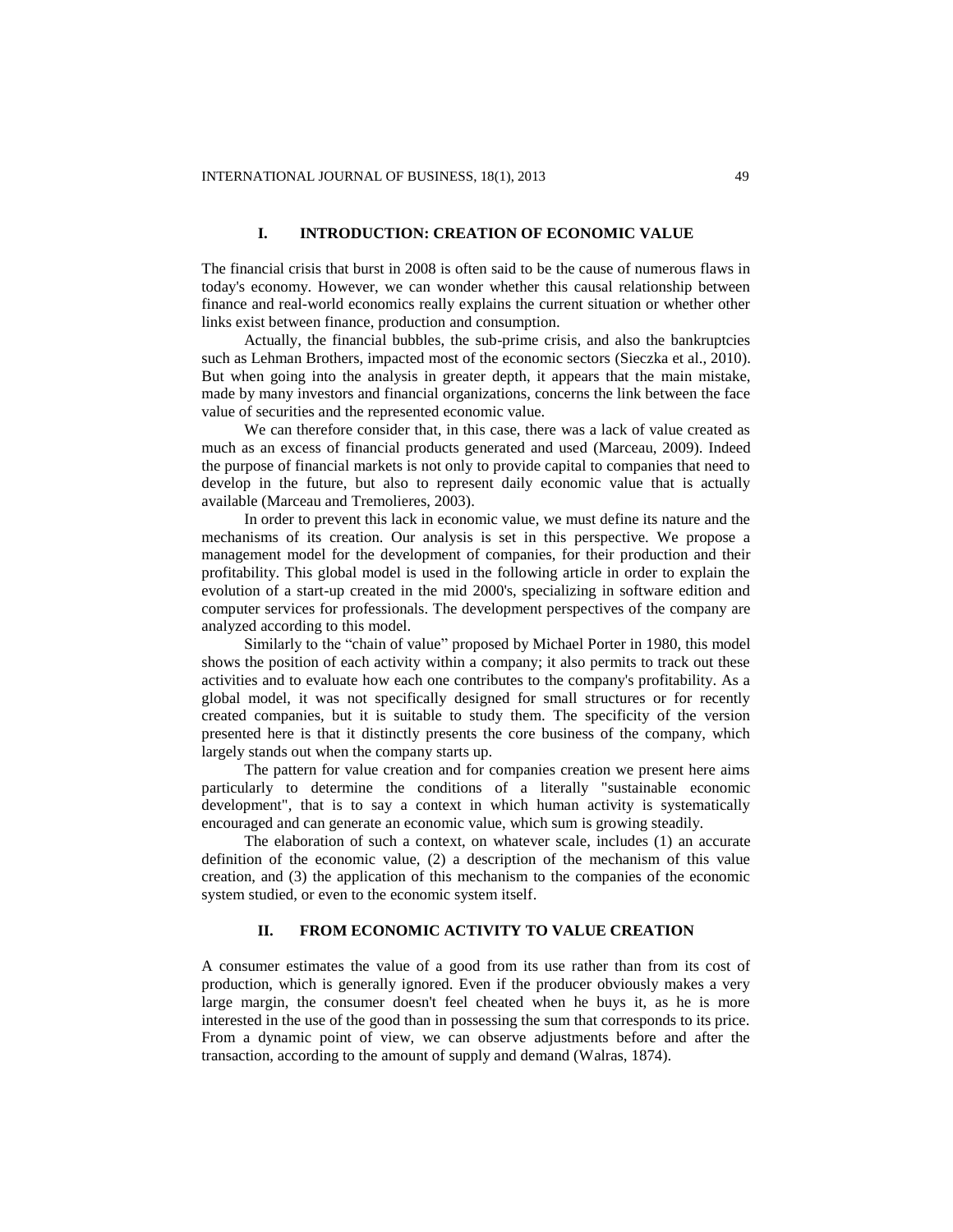This application of the law of supply and demand in conditions of competition has a great influence on prices: the profitability of the production activity attracts competitors, while the increase of competitors sends the prices down.

In order to keep a certain control over the prices, the producer can find a way to escape from this phenomenon for the most part by finding a "defensible competitive advantage" (Porter, 1980). Such an advantage can be obtained by differentiating as far as possible his offer from the rest of the market, following the model known as "monopolistic competition", or by staying ahead on the technological or commercial level as compared to his competitors (Melville et al., 2004). The implementation of these two strategies largely varies according to the sector of activity concerned, as show the models of "generic-based approach" (Porter, 1980) and "competitive systems" (Boston Consulting Group, 1980; Lochridge, 1981).

Obtaining a decisive competitive advantage may also come from the company's management practices (Marceau, 2000), quite independently from its sector of activity, and whatever the flexibility of the prices. Although benchmarking is generally possible for these methods, their implementation can still confer to the producer an increased competitiveness in the long run.

The margin created this way by the producer comes from several activities that enable optimal offer and management to be obtained by (1) examining consumers' expectations in terms of quality, quantity and prices, (2) combining production factors (capital and labor) to develop the determined offer, and (3) elaborating a position and a competitive strategy in the short, medium and long term.

Once the producer has paid his providers and his employees, and he has been paid by his clients, his possible benefit can be regarded as the reward for his activity and for the relevance of his choices. On the reversal, no private company (without subventions) can allow to let go a deficit on a long period, unless it would disappear. In this perspective, achieved benefits are as legitimate as necessary.

The remaining possible question concerns the level of these benefits. Indeed, journalists and politicians often refer to "super profits" achieved by such and such company. If the previous principles are taken into account and implemented, that is to say, companies not stealing anything, then "super profits" can only result from "super management".

It is important to remember that good management, or "super-management", has nothing to do with a quest to systematically reduce workforce, in order to supposedly increase the company's profitability. Even if the evolution of some sectors, namely technological ones, eventually leads to a new allocation of means of production, increasing the capital and downsizing of the workforce, it can be followed by a general growth of employment in the whole concerned economy. Whatever the company, the logics of corporate development consists in bringing together the best abilities and skills in the largest possible amounts, as far as there are commercial opportunities for its production.

These opportunities are the real evidence of the economic relevance and thus of the actual value of the produced goods. When the consumers of a good are ready to pay a higher price than that of its production, then the produced value is superior to the value consumed throughout the production process. Therefore, there is creation of value, which is measurable by a comparison between the value existing before and the value existing after the activity of the company.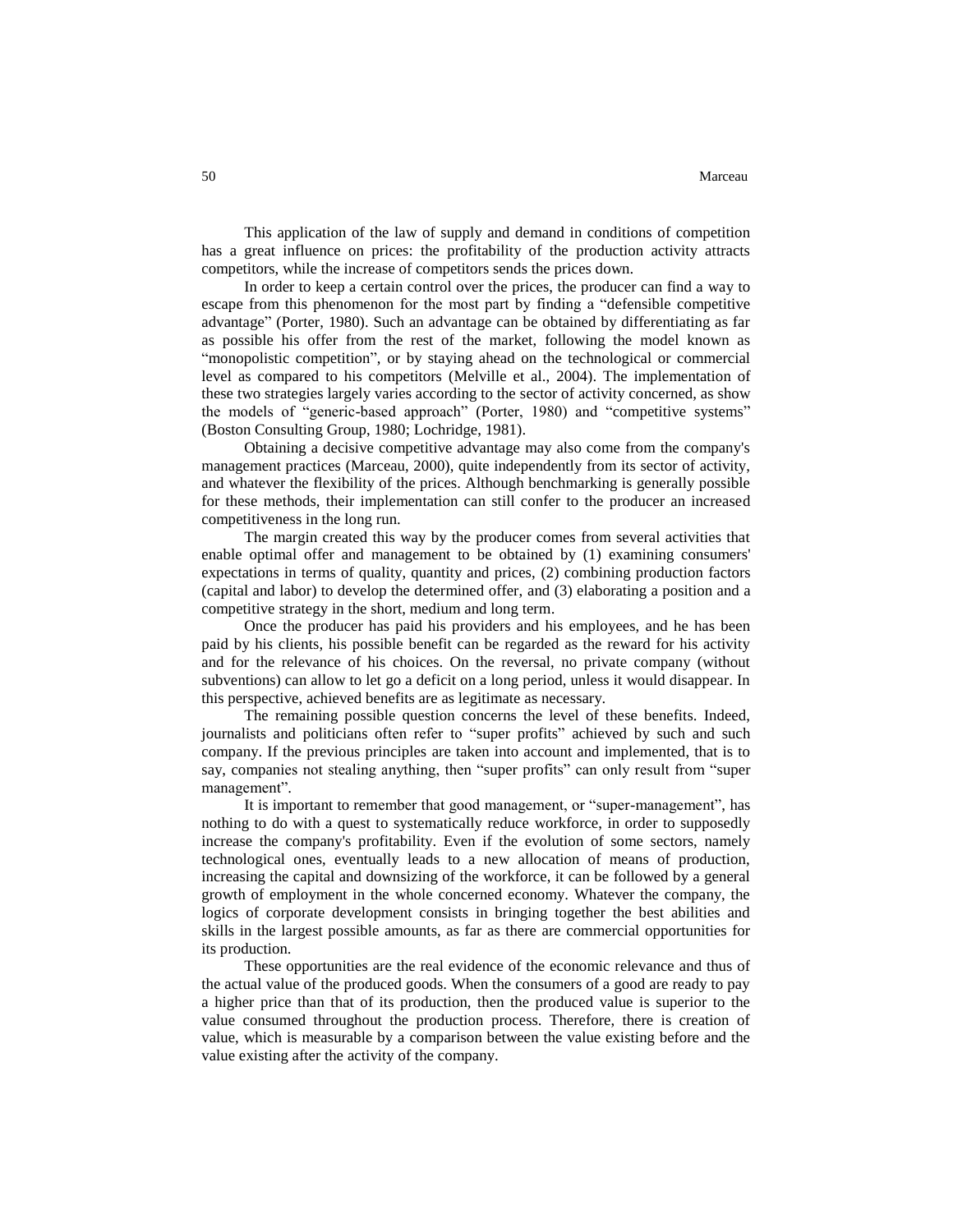The production activities are not the only activities that permit the creation of value. Indeed, trade, as simple exchange, also permits to create new utilities. As we just saw, when a consumer gives a sum of money in exchange for the good he's purchasing, the usefulness of that good is for him superior to that of the sum of money. On the other side, a salesman considers the received sum as being of a higher interest than the sold product. So there is an increase in the level of satisfaction for each economic agent. If we admit that an increase of value comes from the increase of the satisfaction level of at least one person, we thus admit the principle of productivity of trade.





Whether it is material or immaterial production, or trade, it appears that the economic value must be defined in terms of utility, satisfaction, or also of well-being. According to Bastiat (1850), the economic and social harmony consists in everyone being at the service of others while finding an interest in the remuneration of one's work.

In what precedes, we have studied several aspects of the economic value: (1) its perception and its reason of being from an individual point of view, (2) its translation and its measure (normally in monetary terms), (3) its role in the management of companies, and (4) its socio-economic role.

Now, we should analyze the process of its creation.

# **III. ENTREPRENEURSHIP AND VALUE ADDE**D

In what follows, we deal with the process of value creation within companies, looking at the arrangement and the interaction of its different components. The highlighting of this process precedes its implementation in a startup of SCCE type. We show particularly the logics and advantages of such an approach as a mean to optimize the allocation of this company's resources.

As we saw, the value of a good represents more than the sum of the accomplished work and of the capital used to produce it. However, this calculation is necessary to estimate the profitability and the relevance of an economic activity. Indeed, as the margin obtained by a company allows to measure its value creation, the organizations that generate the largest benefits are, at large, the most useful for the development of an economy. Even before a company pays taxes on its benefits, it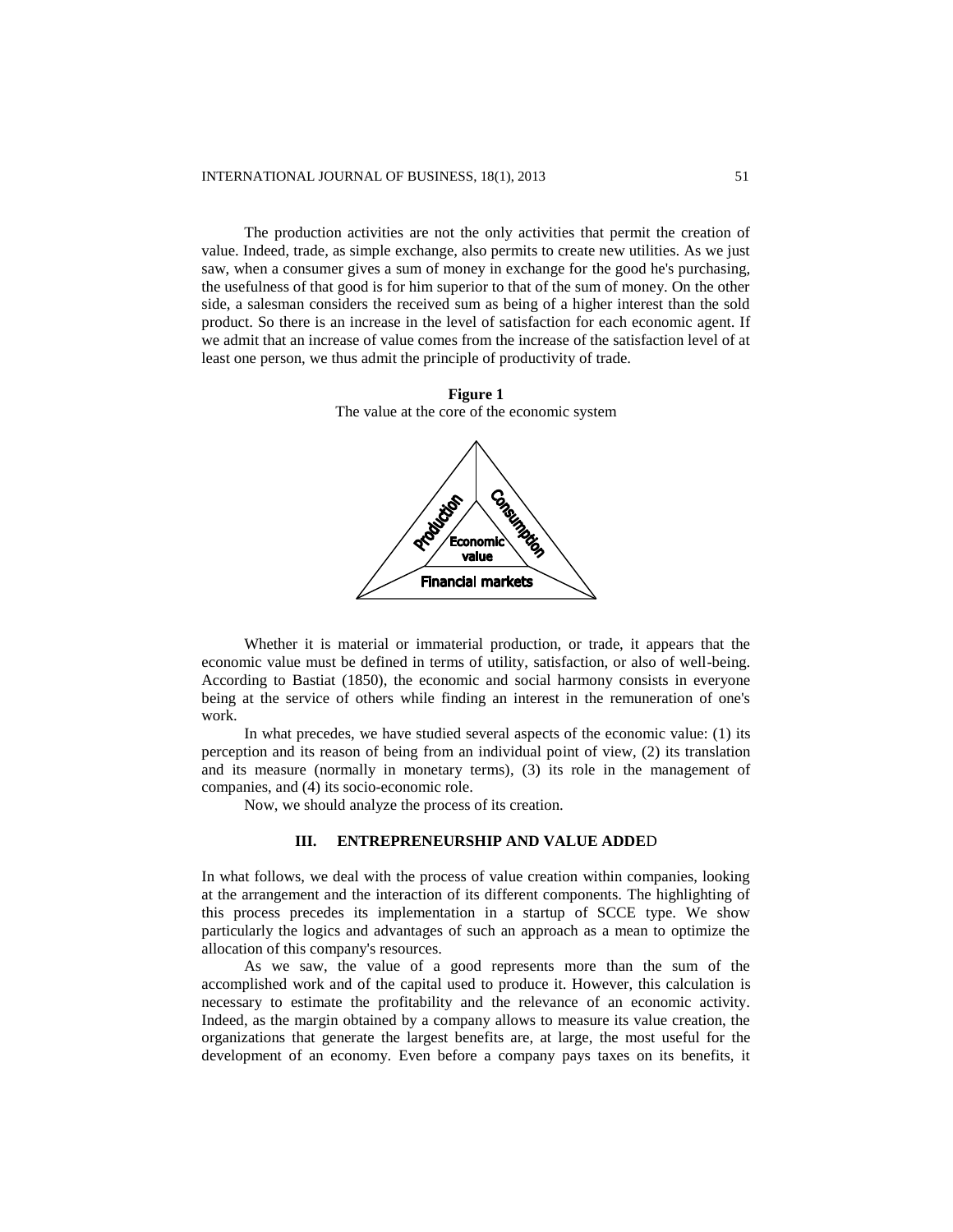already gives evidence of its contribution to the regional or national economy. Whatever become the benefits, one could indeed say it is "a goose that lays golden eggs".

The process of margin or of value creation was particularly highlighted in 1980 by Michael Porter, who entitled it the "value chain" of companies. Hereafter will be presented a scheme inspired by Porter's work, putting the emphasis on the duality existing in this mechanism of creation.

The distinction showed here is between the direct or indirect contribution of the studied activities to the value creation. Activities directly generating a value that will be paid by the clients are called "operational", whereas the ones that are useful to support and develop the first ones are called "functional" activities, according to the terminology proposed in 1990 by Raymond-Alain Tietart.

As we can see on the diagram below, the operational activities only represent two paramount functions of the company: production and trade. The other activities basically provide the first two a means to operate and to develop.

A subdivision also exists within the functional activities. While there are effectively two operational activities, there are two sets of functional activities: on the one hand those dedicated to operational activities, and on the other hand, those defined as transverse, that is to say those serving the whole structure.



**Figure 2** Mechanism of value creation within a company

The "primary" nature of operational activities, according to Porter's terminology (1980), can be verified particularly during the creation of a company. Indeed, if the actions and the elements leading to the creation of a company are hierarchized, a double logic can be observed: (1) the logic of the company creator, who starts from an idea of production linked to a certain skill and to means of production, and who then has to confront this idea to market realities; and (2) the logic at the source of marketing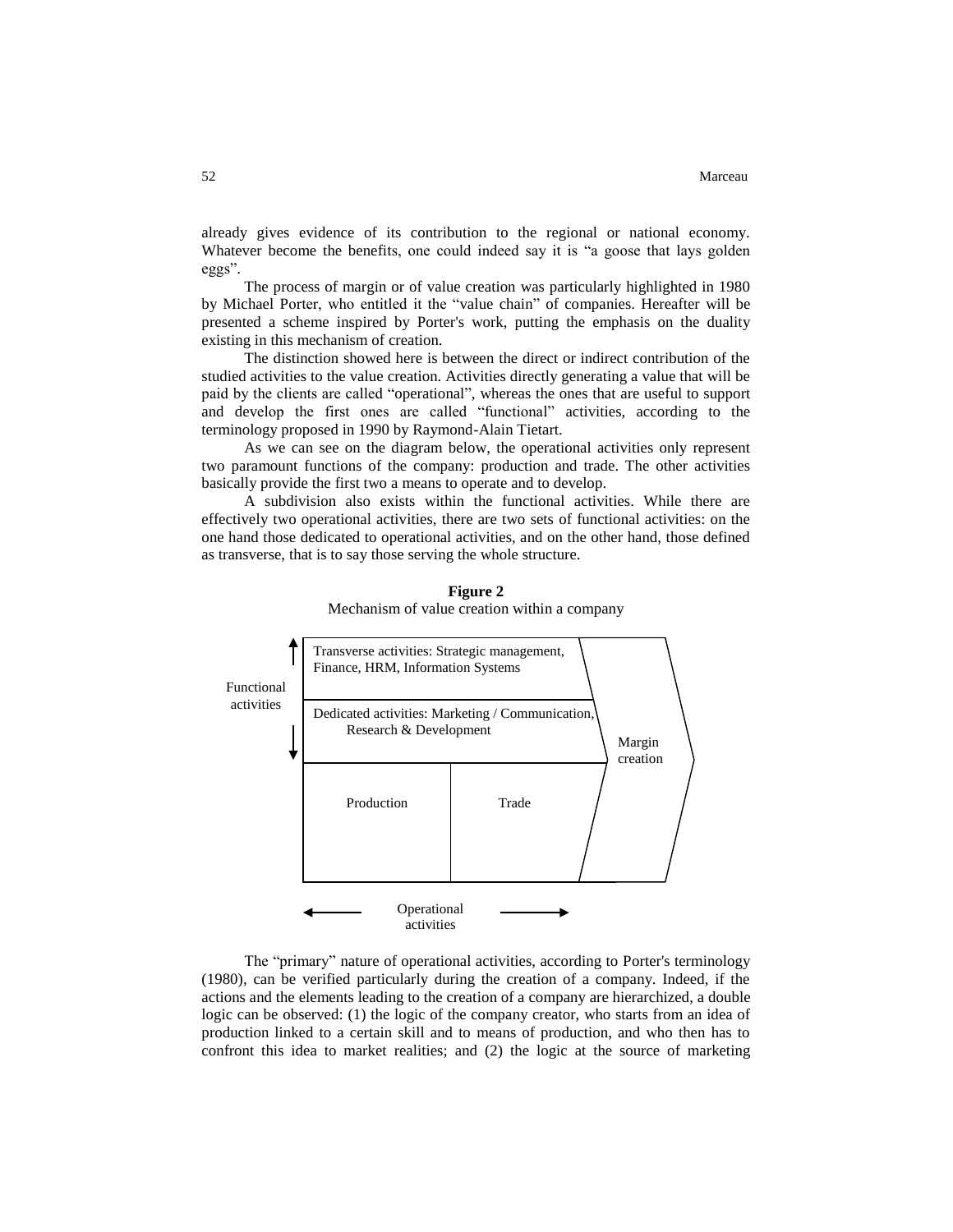(Butler, 1907) according to which the market must be analyzed first in order to find the most relevant production.

The entrepreneur should thus reverse the order of his actions and place the market at the beginning of his approach, that is to say: think about optimization of sales before optimization of production. Once this order of priorities is established, the entrepreneur does have the necessary elements to launch his activity. Indeed, the two vital functions of the company being settled, he can buy all other functions from a third party. From accountancy to business consulting or recruitment, all the work corresponding to functional activities can easily be externalized as soon as the core activities of the company, determined by its operational activities, is relevant and efficient.

In order to correctly implement this principle, we must notice the relative aspect of the repartition of the activities between operational and functional when we shift from one economic sector to another. Indeed a type of activity does not necessarily belong to one or the other category. For instance, for an industrial company, accountancy can only be a functional activity, but it's different for an accountancy office, which core activities include accountancy. In this case, the preparation of its own accounts is categorized as part of its functional activities, whereas the preparation of its customers' accounts is an operational activity.

This separation not only distinguishes the essential from the accessory, it also constitutes a real tool for management control that permits to identify on the one hand what will generate the turnover and the margin of the company, and on the other hand the activities that, although necessary, will have a cost and won't bring anything in return directly.

We find the same reasoning in analytical accountancy, which purpose is precisely to enable a rational steering of the company. In this area, one distinguishes: (1) principal sections dedicated to production, supply or distribution (both latter aspects representing the business activity of the company) and (2) auxiliary sections whose work benefits the entire company (that is to say its principal or auxiliary sections).

For example, information system activities or marketing activities are not themselves profitable; they consume resources, but they allow profit to be made on operational activities. Also, accountancy and financial management of the company is a necessity that consumes and does not create any wealth. Even if we consider a rentable treasury investment accomplished by the company's finance division, we must interpret it as the choice of occasionally having an operational activity of a financial nature. The frontier between operational and functional activities is not ambiguous and can always be obviously identified.

Also, we must specify that the productive and trading activities are systematically present as parts of the operational activities of a company. Indeed, even an import export company, whose role is basically to buy somewhere and to sell elsewhere, produces services that consist in providing clients with goods they wouldn't have had access to otherwise. In the same way, a company that mainly focuses on industrial production, and that decides to externalize its activity of distribution towards the final customer, still has to sell its products to its distributors and retailers.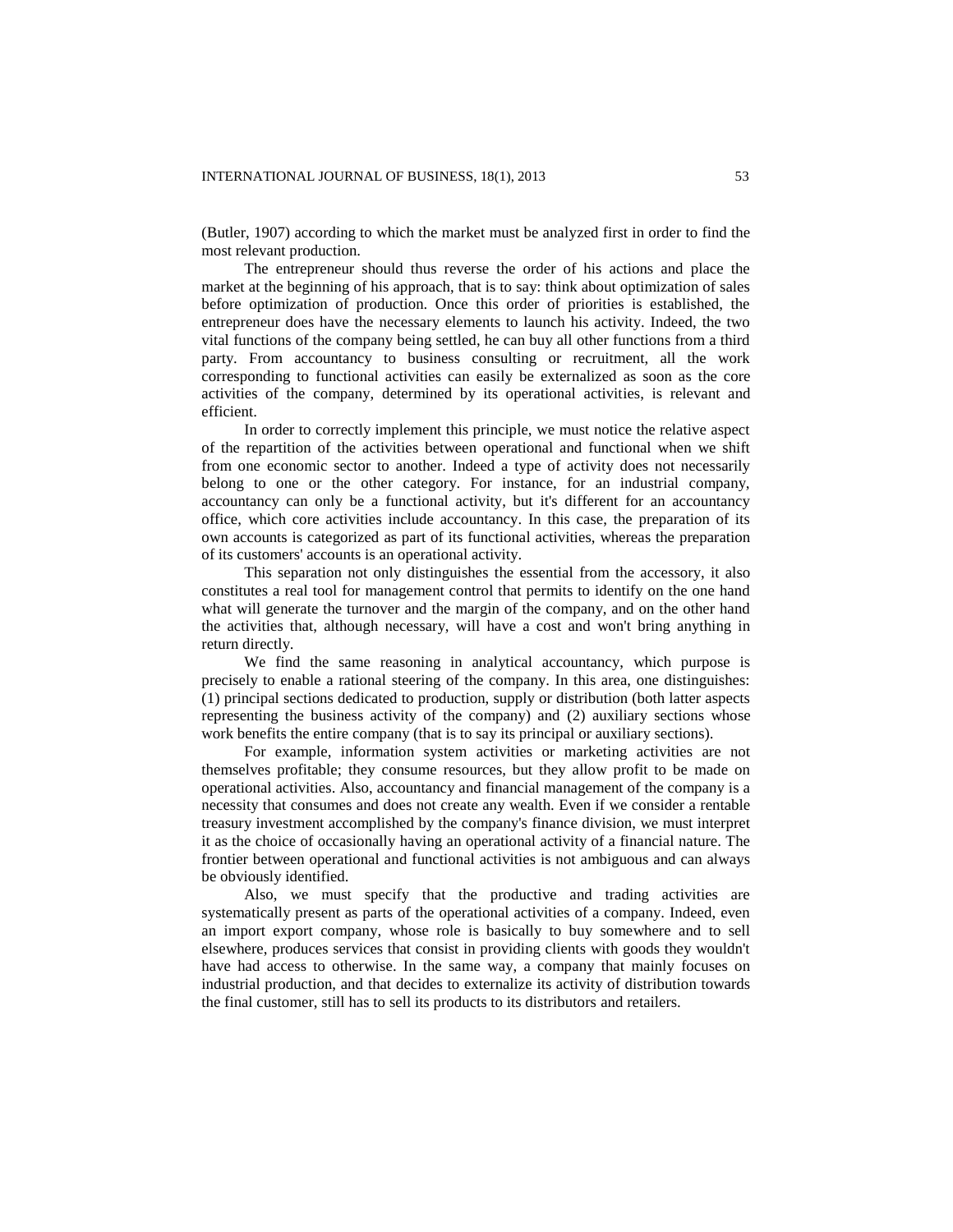# **IV. CASE STUDY: SERVICES COMPANY IN COMPUTER ENGINEERING**

This part is dedicated to the study of the accounting data of a company on about 10 years of activity, since it was created. The results of the first seven years were provided by the company's management, whereas the last three were estimated in accordance with it. Even though the fiscal year of the company studied is usually the period from September 1st of each year to August 31st of the following year, the results and estimations provided below relate to calendar years.

This study was conducted in order to show on the one hand, the interest of the above model as a tool for analyzing the balance of benefits and value streams within the company, and on the other hand the ability of this model to provide forecasts of profitability and development.

The Noidland Company (French company) was created on March 22, 2005; its aim was to develop and to market software and communication protocols elaborated by its creator. To these activities were naturally added distribution and computer maintenance, as well as remote applications hosting. This services company in computer engineering grew steadily but very slowly with strong investments in its production tool. The "engineer culture" of its creator naturally led him, during the first years, to focus on his art (essentially represented here by the activity of research & development), rather than commercial prospecting.

The results and estimations corresponding to the period studied appear in the detailed table below (expenses, revenues and margins below are indicated in euros).

| Achieved and estimated results of the SCCE Noiland from 2005 to 2015 |                                               |                                     |               |                                         |                       |                       |           |  |  |  |
|----------------------------------------------------------------------|-----------------------------------------------|-------------------------------------|---------------|-----------------------------------------|-----------------------|-----------------------|-----------|--|--|--|
| Year                                                                 | <b>Transverse</b><br>activities. <sup>1</sup> | <b>Research</b><br>$&$ Dvpt. $^{2}$ | Marketing $3$ | <b>Production</b><br>costs <sup>4</sup> | Distrib.<br>$costs^5$ | Revenues <sup>6</sup> | $Margin7$ |  |  |  |
| 2005                                                                 | 6.970                                         | 4.634                               | 1.998         | 30,485                                  | 993                   | 49.744                | 4,664     |  |  |  |
| 2006                                                                 | 7.783                                         | 17,150                              | 4.492         | 9.398                                   | 1,492                 | 40,586                | 271       |  |  |  |
| 2007                                                                 | 8,039                                         | 27,305                              | 1,541         | 2,442                                   | 1,892                 | 43,710                | 2,491     |  |  |  |
| 2008                                                                 | 8.261                                         | 26.978                              | 1.549         | 5,527                                   | 2,544                 | 45.630                | 771       |  |  |  |
| 2009                                                                 | 7.999                                         | 27.643                              | 2.069         | 7.649                                   | 2.035                 | 44,875                | $-2,520$  |  |  |  |
| 2010                                                                 | 8.129                                         | 27,824                              | 2,073         | 2,526                                   | 2,050                 | 46,225                | 3,623     |  |  |  |
| 2011                                                                 | 7.224                                         | 26,687                              | 1,868         | 2,034                                   | 8,196                 | 58,168                | 12,159    |  |  |  |
| 2012                                                                 | 11.302                                        | 18.408                              | 6.270         | 3,088                                   | 36,609                | 99.509                | 23,832    |  |  |  |
| 2013                                                                 | 9.059                                         | 17,960                              | 7,320         | 4,225                                   | 41,970                | 108,092               | 27,558    |  |  |  |
| 2014                                                                 | 10.815                                        | 17.486                              | 7.803         | 6.045                                   | 42.435                | 184,406               | 99.822    |  |  |  |
| 2015                                                                 | 11,023                                        | 17,622                              | 7,565         | 6.470                                   | 44.282                | 203.999               | 117,037   |  |  |  |

**Table 1**

#### **Table legend:**

1. Expenses related to transverse activities: general administration, finance, human resources management and internal information system.

2. Expenses linked to the research and development activity: elaboration of computing development tools, development of applications and protocols.

3. Expenses linked to the marketing activities: market studies, elaboration and implementation of commercial policy, commercial tools, commercial and institutional communication.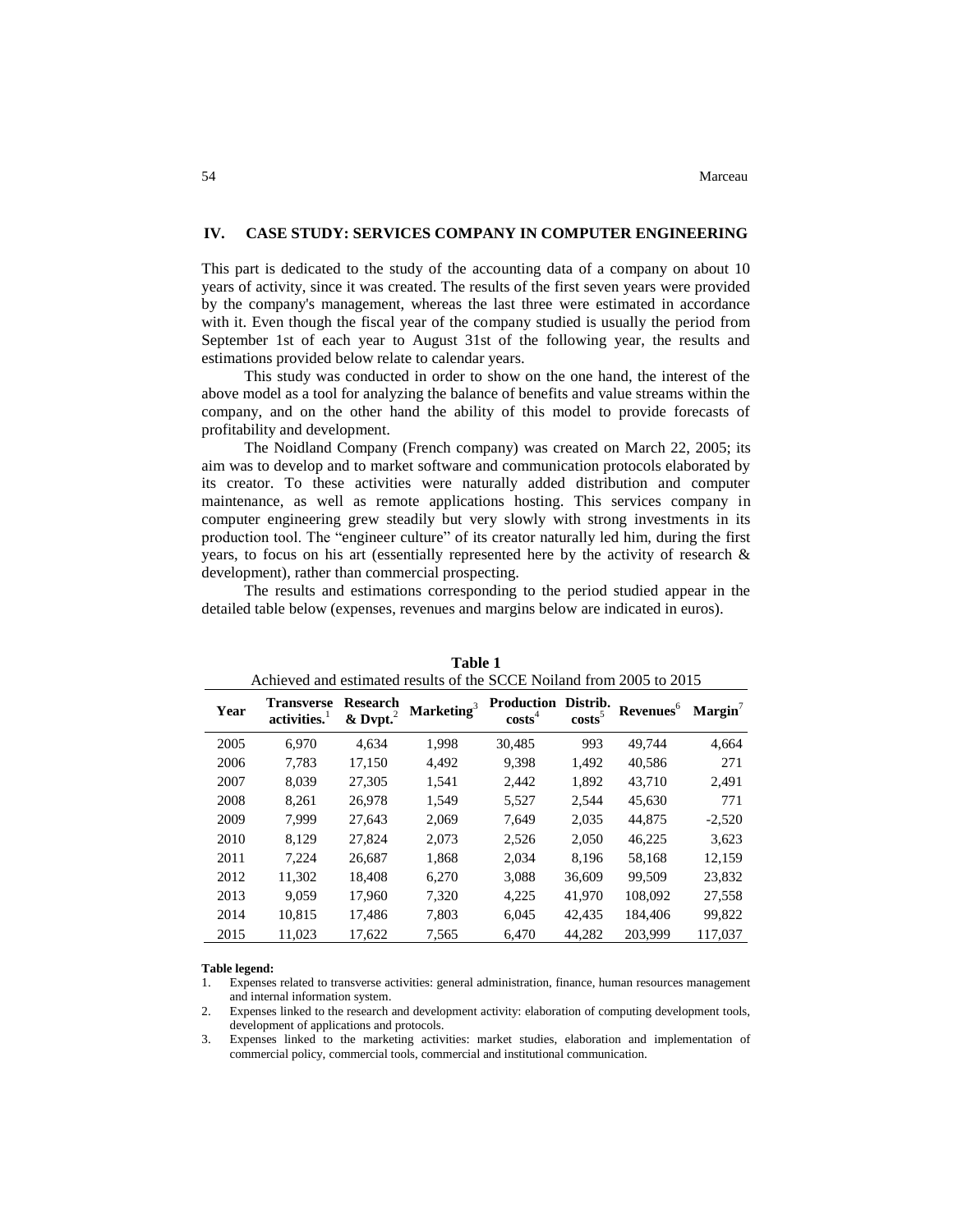- 4. Purchase of distributed equipment, depreciation of equipment used to offer distant services, specific development and adaptation of applications, maintenance, hosting of applications and of databases.
- 5. Distribution costs: salaries and equipment of the sales force, communication and travelling expenses.
- 6. Total revenue excluding taxes: operating revenues, among which turnover and subventions, financial and exceptional revenues.
- 7. Net profit: benefit or loss.

As a functional activity according to our model, the research & development actually increased the profitability potential of the company, whereas this potential remained quite largely underexploited. This resources allocation can explain the modest development of the company between 2005 and 2011. The start of turnover and profits growth in 2011 coincides very clearly with the achievement of its principal projects of computing developments and with the concomitant resources reallocation, principally in favor of its sales force. The confirmation of this new policy in 2012 appears already as successful and the management is now planning to take advantage of the company's technological advance and independence, so hardly obtained, to overtake its main competitors, at least in matters of profitability. Indeed, the initial investments in research and development enabled the company to reduce its production costs in a very significant and sustainable way.

Noidland now offers its customers complete applications, with entirely mastered functionalities, without having to pay license costs to other editors, nor needing to buy very powerful and expensive servers equipment. The treatment and memory capacity required by the applications developed by Noidland are extremely modest, whilst their performance is superior to their competitors'. Therefore, the production costs of the company now represent a major competitive advantage.

The data of the previous table are resumed and synthesized below in order to present a clearer graph.

| Synthesis of results and estimations of the SCCE Noidland, 2005-2015 |                                        |                                  |                 |               |          |  |  |  |  |  |
|----------------------------------------------------------------------|----------------------------------------|----------------------------------|-----------------|---------------|----------|--|--|--|--|--|
| Year                                                                 | <b>Functional</b><br><b>Activities</b> | Operational<br><b>Activities</b> | <b>Revenues</b> | <b>Margin</b> | Margin % |  |  |  |  |  |
| 2005                                                                 | 13.602                                 | 31.478                           | 49.744          | 4.664         | 9%       |  |  |  |  |  |
| 2006                                                                 | 29,425                                 | 10,890                           | 40.586          | 271           | 1%       |  |  |  |  |  |
| 2007                                                                 | 36,885                                 | 4,334                            | 43,710          | 2.491         | 6%       |  |  |  |  |  |
| 2008                                                                 | 36,788                                 | 8.071                            | 45.630          | 771           | 2%       |  |  |  |  |  |
| 2009                                                                 | 37,711                                 | 9,684                            | 44,875          | $-2,520$      | $-6\%$   |  |  |  |  |  |
| 2010                                                                 | 38,026                                 | 4.576                            | 46,225          | 3.623         | 8%       |  |  |  |  |  |
| 2011                                                                 | 35,779                                 | 10.230                           | 58.168          | 12.159        | 21%      |  |  |  |  |  |
| 2012                                                                 | 35,980                                 | 39,697                           | 99.509          | 23.832        | 24%      |  |  |  |  |  |
| 2013                                                                 | 34,339                                 | 46,195                           | 108,092         | 27,558        | 25%      |  |  |  |  |  |
| 2014                                                                 | 36,104                                 | 48,480                           | 184,406         | 99,822        | 54%      |  |  |  |  |  |
| 2015                                                                 | 36,210                                 | 50.752                           | 203.999         | 117,037       | 57%      |  |  |  |  |  |

**Table 2**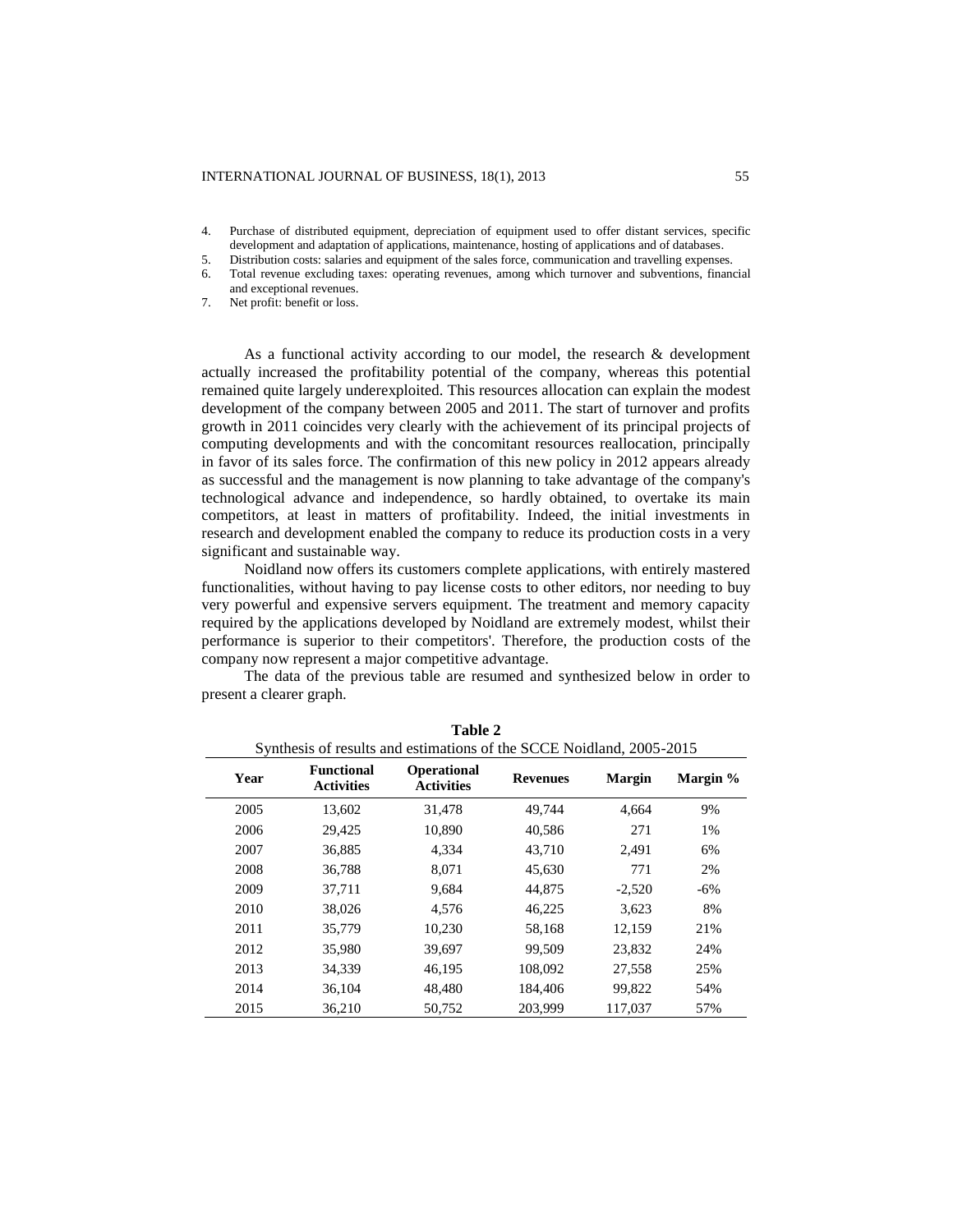

**Figure 3** Graphic representation of the synthesis of results and estimations of the SCCE

We can observe on the above graph that the profitability increases significantly only after the operational costs curb went above the functional costs' one. Indeed, in spite of the global increase of the company's expenses, the change in the structure of these expenses has a clear cut impact on its sales and on its margin. The consequence of this impact is twofold: first, the increase of the expenses affects the margin curb, and second, the effort on operational activities (commercial and productive) causes a fast and strong growth of the margin, as well as of the turnover.

The functional activities accomplish the role they are normally given, which is to provide support and development capacities to the operational activities. In more detail, the distinction between functional dedicated activities, compared to those of a transversal nature, enables one to identify which type of support is concerned. The investment first concerned the functional activity dedicated to production (research and development), then and to a lesser extent, the emphasis was put on marketing. The reestablishment of the balance in favor of the operational activities (production tool and sales force) enabled the company to increase its capacity, while limiting its costs. The economic concept of "roundabout production" (Von Bӧhm Bawerk, 1888) is therefore verified, and also supplemented by the preceding principles of value creation.

It is noteworthy that the most significant results attesting the rise of Noidland are still to come, as these results essentially appear on the three coming years; however, except for any conjunctural hazard, this forecast seems realistic as long as it presents a strong relevance in terms of internal balance. From an external or conjunctural point of view, the main business domains of the SCCE seem globally well protected from the ongoing crisis, and especially so on the French market, despite a small downturn as compared to last year, this market is indeed steadily increasing in 2012 (Biseul, 2012).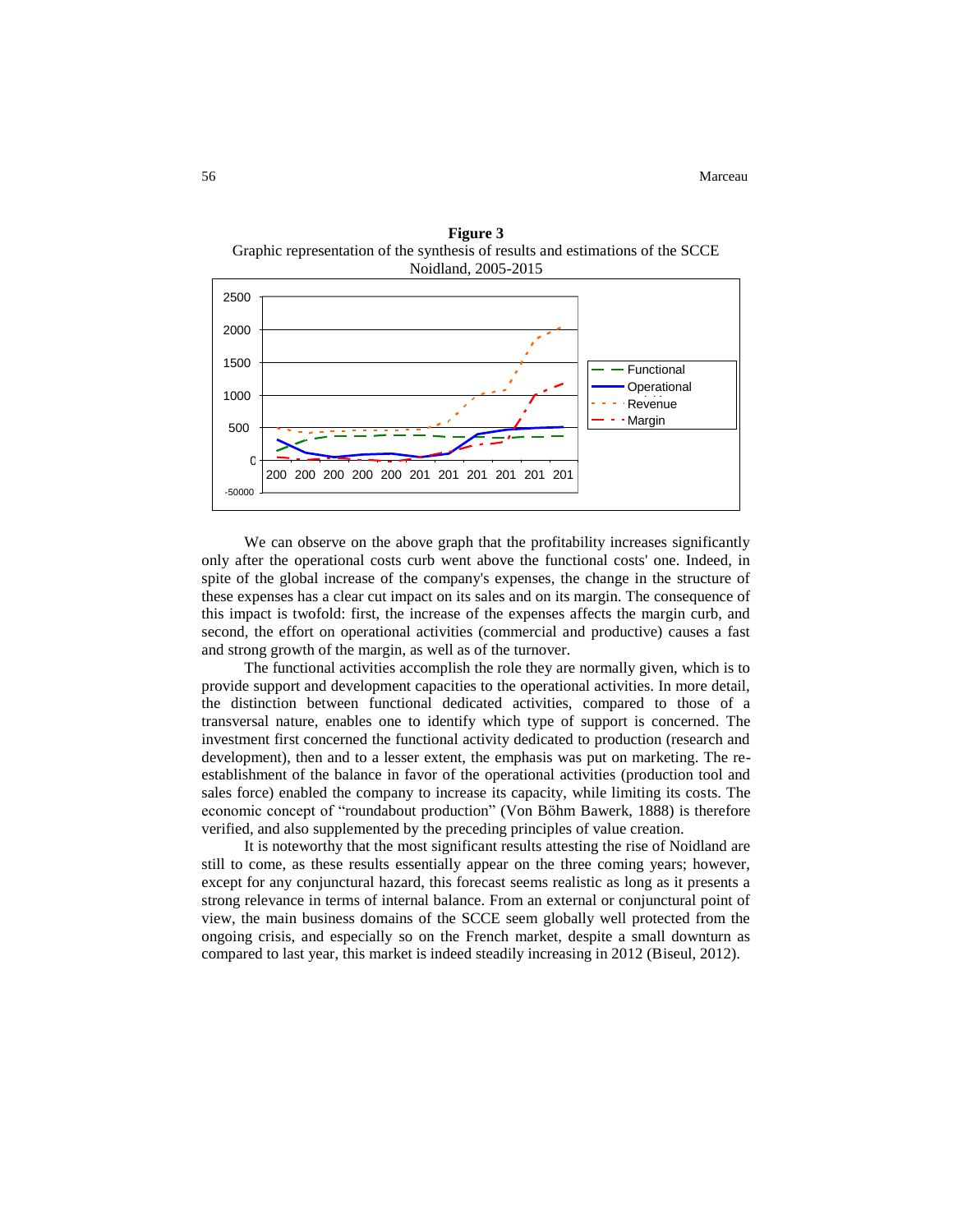

**Figure 4** Evolution of the principal SCCE markets 2008-2012 (source: Syntec Numérique - IDC)

# **V. CONCLUSION: ENTREPRENEURSHIP AND ECONOMIC PERSPECTIVES**

In what precedes, we have mentioned the worrying nature of the financial crisis over the last years, also showing how the disruptions from which the financial markets suffer appear more like a consequence than a cause of the economic crisis.

Considering that the coherence between finance, production and consumption depends on the values created and exchanged, we have placed the value creation at the core of the economic problematic. In this perspective, we have recalled the principal economic definitions of wealth and studied its link to the companies which generate it. We have then detailed the mechanism that generates margin or added value, following an entrepreneurial approach.

To this purpose, we have elaborated a synthetic corporate management model that we have then applied to the case of a SCCE. This application enabled us to highlight internal balances of the company and to achieve estimations based on its development potential and on economic perspectives in its economic sector. The balances showed dealt principally with the development of operational activities as compared to investments done in favor of functional activities. In the case studied, the visible overinvestment that marked the first years was finally justified in terms of competitiveness and of production capacities.

In contrast, we can easily imagine using the same model that a company that would have focused on its internal organization, accounting and operating procedures, without producing or selling any goods, would have bankrupted immediately. We could then have said that this company, in focusing on its functional activities, would have forgotten its operational activities.

What appears as self-evident in the field of corporate management could be used in economics on a larger scale as a way to analyze national economic policies. Such a transposition would allow one to highlight some imbalances in countries in which the over important administration contrasts with the weakness of the productive and effectively profitable sectors.

On the opposite of this example, and in all likelihood, the loss of value of securities exchanged on financial markets can and must be bridged by the